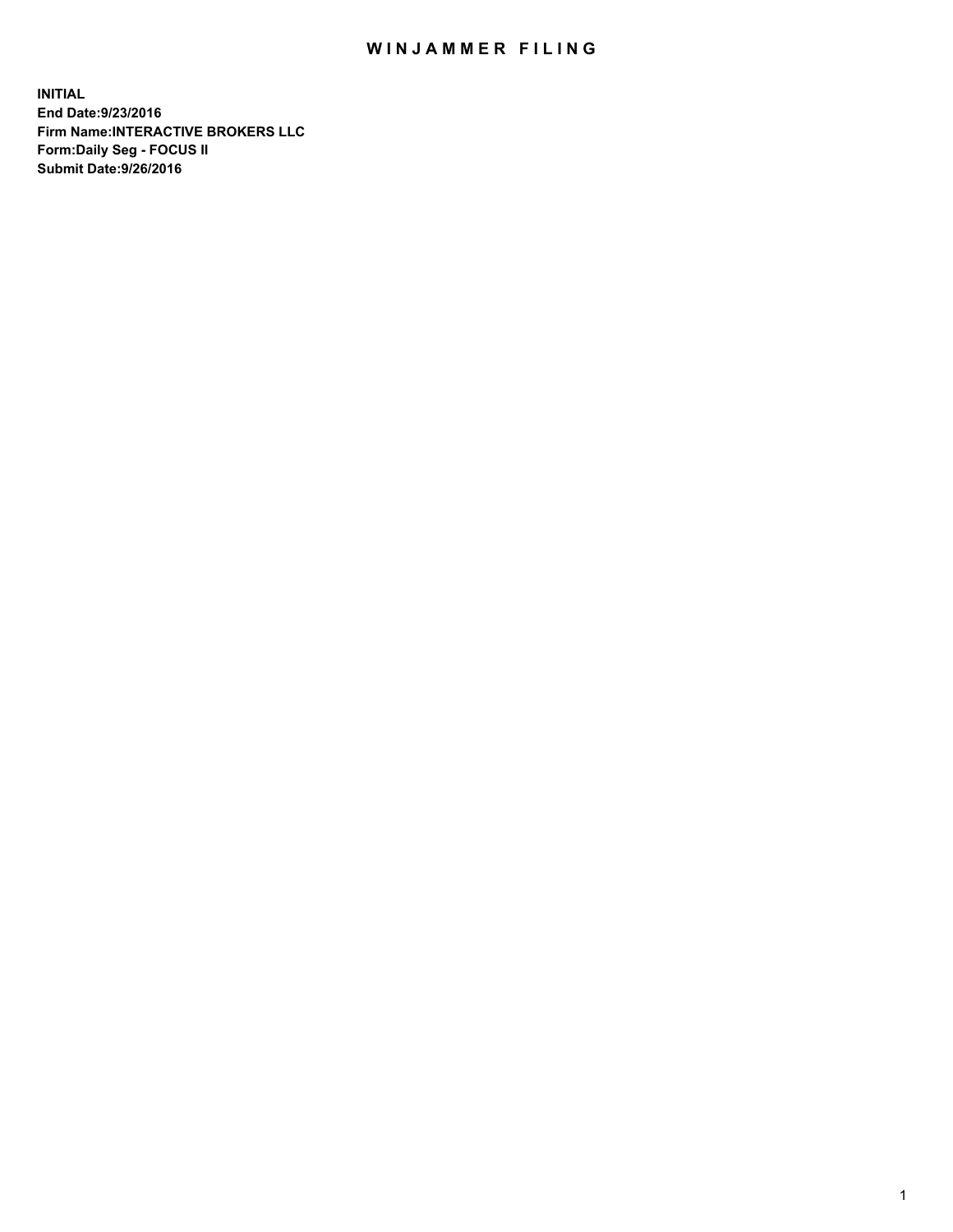## **INITIAL End Date:9/23/2016 Firm Name:INTERACTIVE BROKERS LLC Form:Daily Seg - FOCUS II Submit Date:9/26/2016 Daily Segregation - Cover Page**

| Name of Company<br><b>Contact Name</b><br><b>Contact Phone Number</b><br><b>Contact Email Address</b>                                                                                                                                                                                                                          | <b>INTERACTIVE BROKERS LLC</b><br>James Menicucci<br>203-618-8085<br>jmenicucci@interactivebrokers.c<br>om |
|--------------------------------------------------------------------------------------------------------------------------------------------------------------------------------------------------------------------------------------------------------------------------------------------------------------------------------|------------------------------------------------------------------------------------------------------------|
| FCM's Customer Segregated Funds Residual Interest Target (choose one):<br>a. Minimum dollar amount: ; or<br>b. Minimum percentage of customer segregated funds required:%; or<br>c. Dollar amount range between: and; or<br>d. Percentage range of customer segregated funds required between:% and%.                          | $\overline{\mathbf{0}}$<br>0<br>155,000,000 245,000,000<br>0 <sub>0</sub>                                  |
| FCM's Customer Secured Amount Funds Residual Interest Target (choose one):<br>a. Minimum dollar amount: ; or<br>b. Minimum percentage of customer secured funds required:%; or<br>c. Dollar amount range between: and; or<br>d. Percentage range of customer secured funds required between:% and%.                            | $\overline{\mathbf{0}}$<br>$\overline{\mathbf{0}}$<br>80,000,000 120,000,000<br>00                         |
| FCM's Cleared Swaps Customer Collateral Residual Interest Target (choose one):<br>a. Minimum dollar amount: ; or<br>b. Minimum percentage of cleared swaps customer collateral required:% ; or<br>c. Dollar amount range between: and; or<br>d. Percentage range of cleared swaps customer collateral required between:% and%. | $\overline{\mathbf{0}}$<br>$\overline{\mathbf{0}}$<br>0 <sub>0</sub><br><u>00</u>                          |

Attach supporting documents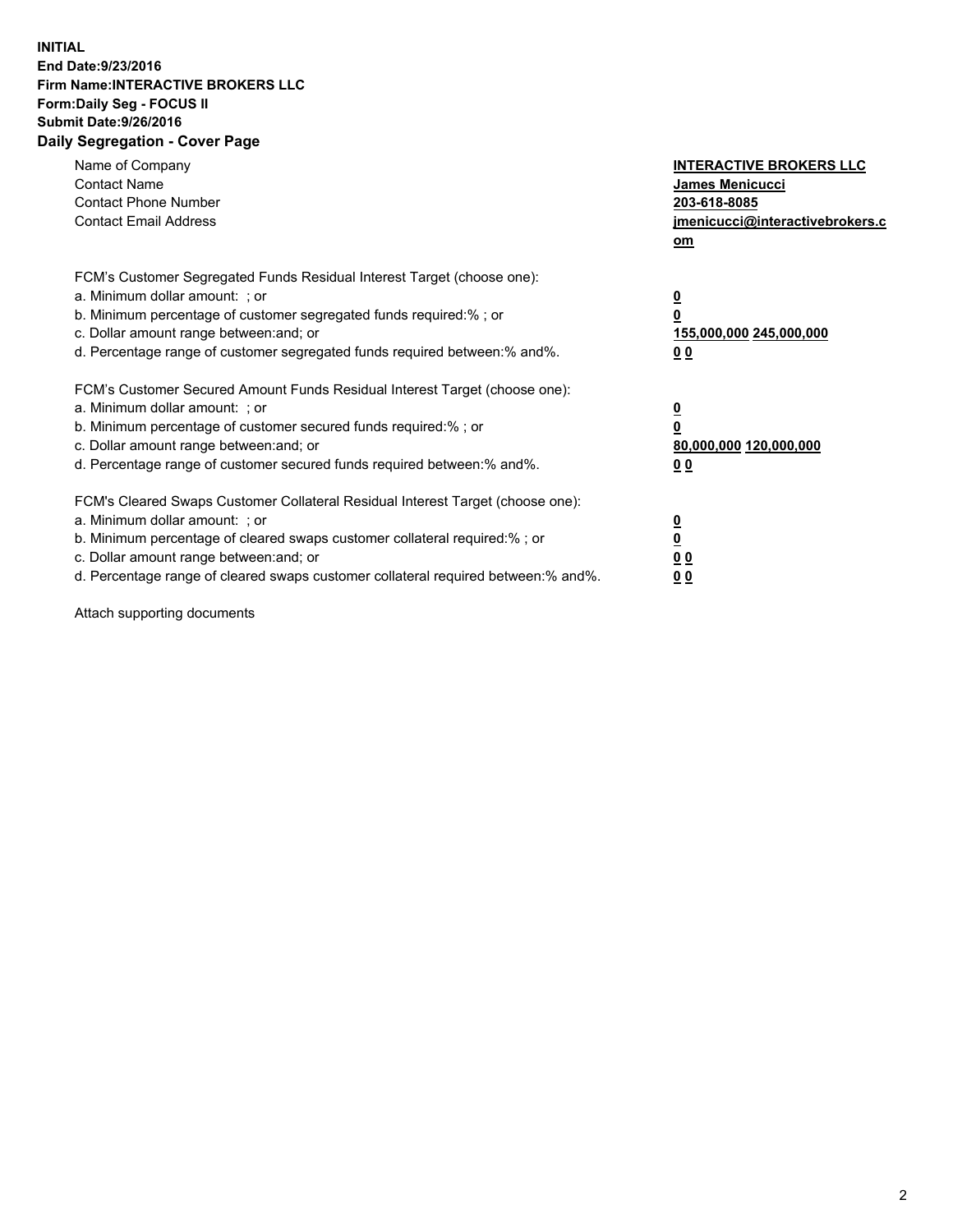## **INITIAL End Date:9/23/2016 Firm Name:INTERACTIVE BROKERS LLC Form:Daily Seg - FOCUS II Submit Date:9/26/2016 Daily Segregation - Secured Amounts**

|     | Daily Jegregation - Jeculed Aniounts                                                                       |                                  |
|-----|------------------------------------------------------------------------------------------------------------|----------------------------------|
|     | Foreign Futures and Foreign Options Secured Amounts                                                        |                                  |
|     | Amount required to be set aside pursuant to law, rule or regulation of a foreign                           | $0$ [7305]                       |
|     | government or a rule of a self-regulatory organization authorized thereunder                               |                                  |
| 1.  | Net ledger balance - Foreign Futures and Foreign Option Trading - All Customers                            |                                  |
|     | A. Cash                                                                                                    | 371,771,934 [7315]               |
|     | B. Securities (at market)                                                                                  | $0$ [7317]                       |
| 2.  | Net unrealized profit (loss) in open futures contracts traded on a foreign board of trade                  | 7,181,718 [7325]                 |
| 3.  | Exchange traded options                                                                                    |                                  |
|     | a. Market value of open option contracts purchased on a foreign board of trade                             | 151,505 [7335]                   |
|     | b. Market value of open contracts granted (sold) on a foreign board of trade                               | $-61,126$ [7337]                 |
| 4.  | Net equity (deficit) (add lines 1.2. and 3.)                                                               | 379,044,031 [7345]               |
| 5.  | Account liquidating to a deficit and account with a debit balances - gross amount                          | 58,916 [7351]                    |
|     | Less: amount offset by customer owned securities                                                           | 0 [7352] 58,916 [7354]           |
| 6.  | Amount required to be set aside as the secured amount - Net Liquidating Equity                             | 379,102,947 [7355]               |
|     | Method (add lines 4 and 5)                                                                                 |                                  |
| 7.  | Greater of amount required to be set aside pursuant to foreign jurisdiction (above) or line                | 379,102,947 [7360]               |
|     | 6.                                                                                                         |                                  |
|     | FUNDS DEPOSITED IN SEPARATE REGULATION 30.7 ACCOUNTS                                                       |                                  |
| 1.  | Cash in banks                                                                                              |                                  |
|     | A. Banks located in the United States                                                                      | 1,000,000 [7500]                 |
|     | B. Other banks qualified under Regulation 30.7                                                             | 0 [7520] 1,000,000 [7530]        |
| 2.  | Securities                                                                                                 |                                  |
|     | A. In safekeeping with banks located in the United States                                                  | 419,832,245 [7540]               |
|     | B. In safekeeping with other banks qualified under Regulation 30.7                                         | 0 [7560] 419,832,245 [7570]      |
| 3.  | Equities with registered futures commission merchants                                                      |                                  |
|     | A. Cash                                                                                                    | $0$ [7580]                       |
|     | <b>B.</b> Securities                                                                                       | $0$ [7590]                       |
|     | C. Unrealized gain (loss) on open futures contracts                                                        | $0$ [7600]                       |
|     | D. Value of long option contracts                                                                          | $0$ [7610]                       |
|     | E. Value of short option contracts                                                                         | 0 [7615] 0 [7620]                |
| 4.  | Amounts held by clearing organizations of foreign boards of trade                                          |                                  |
|     | A. Cash                                                                                                    | $0$ [7640]                       |
|     | <b>B.</b> Securities                                                                                       | $0$ [7650]                       |
|     | C. Amount due to (from) clearing organization - daily variation                                            | $0$ [7660]                       |
|     | D. Value of long option contracts                                                                          | $0$ [7670]                       |
|     | E. Value of short option contracts                                                                         | 0 [7675] 0 [7680]                |
| 5.  | Amounts held by members of foreign boards of trade                                                         |                                  |
|     | A. Cash                                                                                                    | 79,622,222 [7700]                |
|     | <b>B.</b> Securities                                                                                       | $0$ [7710]                       |
|     | C. Unrealized gain (loss) on open futures contracts                                                        | 5,247,206 [7720]                 |
|     | D. Value of long option contracts                                                                          | 151,502 [7730]                   |
|     | E. Value of short option contracts                                                                         | -61,126 [7735] 84,959,804 [7740] |
| 6.  | Amounts with other depositories designated by a foreign board of trade                                     | 0 [7760]                         |
| 7.  | Segregated funds on hand                                                                                   | $0$ [7765]                       |
| 8.  | Total funds in separate section 30.7 accounts                                                              | 505,792,049 [7770]               |
| 9.  | Excess (deficiency) Set Aside for Secured Amount (subtract line 7 Secured Statement<br>Page 1 from Line 8) | 126,689,102 [7380]               |
| 10. | Management Target Amount for Excess funds in separate section 30.7 accounts                                | 80,000,000 [7780]                |
| 11. | Excess (deficiency) funds in separate 30.7 accounts over (under) Management Target                         | 46,689,102 [7785]                |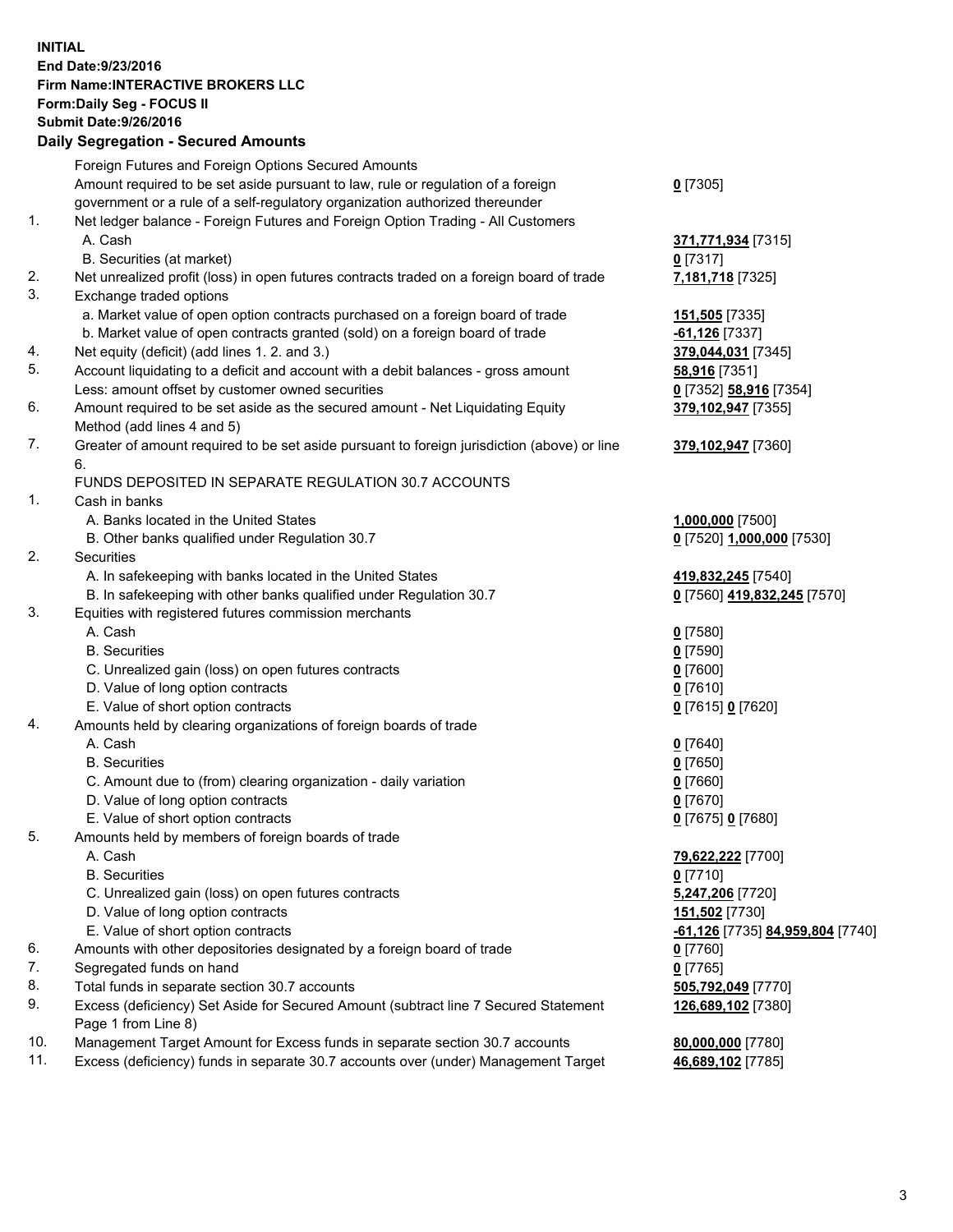**INITIAL End Date:9/23/2016 Firm Name:INTERACTIVE BROKERS LLC Form:Daily Seg - FOCUS II Submit Date:9/26/2016 Daily Segregation - Segregation Statement** SEGREGATION REQUIREMENTS(Section 4d(2) of the CEAct) 1. Net ledger balance A. Cash **3,030,741,828** [7010] B. Securities (at market) **0** [7020] 2. Net unrealized profit (loss) in open futures contracts traded on a contract market **-16,553,812** [7030] 3. Exchange traded options A. Add market value of open option contracts purchased on a contract market **123,991,040** [7032] B. Deduct market value of open option contracts granted (sold) on a contract market **-181,636,606** [7033] 4. Net equity (deficit) (add lines 1, 2 and 3) **2,956,542,450** [7040] 5. Accounts liquidating to a deficit and accounts with debit balances - gross amount **53,707** [7045] Less: amount offset by customer securities **0** [7047] **53,707** [7050] 6. Amount required to be segregated (add lines 4 and 5) **2,956,596,157** [7060] FUNDS IN SEGREGATED ACCOUNTS 7. Deposited in segregated funds bank accounts A. Cash **102,580,015** [7070] B. Securities representing investments of customers' funds (at market) **2,009,490,115** [7080] C. Securities held for particular customers or option customers in lieu of cash (at market) **0** [7090] 8. Margins on deposit with derivatives clearing organizations of contract markets A. Cash **30,866,484** [7100] B. Securities representing investments of customers' funds (at market) **1,089,733,775** [7110] C. Securities held for particular customers or option customers in lieu of cash (at market) **0** [7120] 9. Net settlement from (to) derivatives clearing organizations of contract markets **9,078,613** [7130] 10. Exchange traded options A. Value of open long option contracts **123,990,832** [7132] B. Value of open short option contracts **-181,636,477** [7133] 11. Net equities with other FCMs A. Net liquidating equity **0** [7140] B. Securities representing investments of customers' funds (at market) **0** [7160] C. Securities held for particular customers or option customers in lieu of cash (at market) **0** [7170] 12. Segregated funds on hand **0** [7150] 13. Total amount in segregation (add lines 7 through 12) **3,184,103,357** [7180] 14. Excess (deficiency) funds in segregation (subtract line 6 from line 13) **227,507,200** [7190] 15. Management Target Amount for Excess funds in segregation **155,000,000** [7194] **72,507,200** [7198]

16. Excess (deficiency) funds in segregation over (under) Management Target Amount Excess